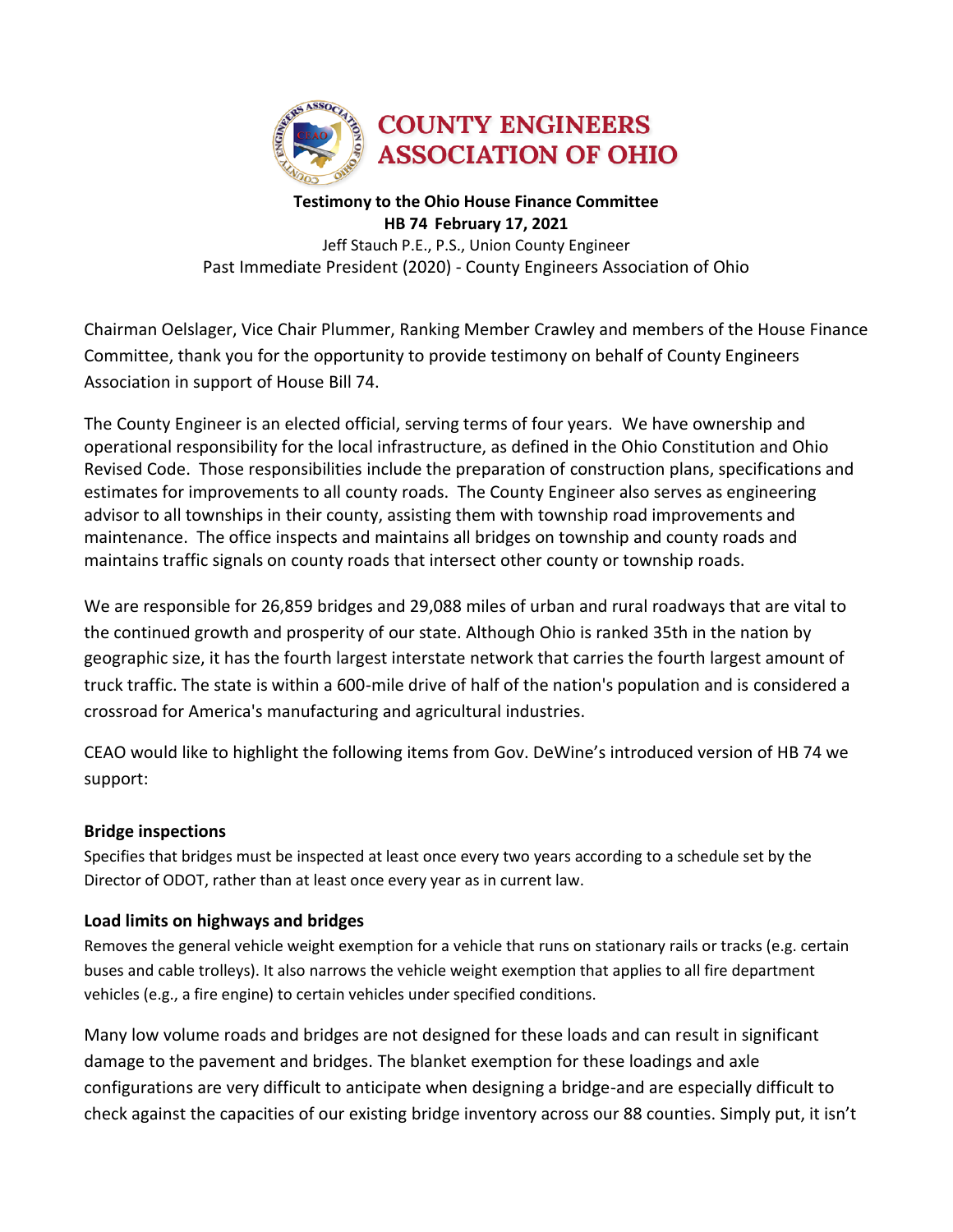feasible to upgrade large numbers of structures in a county for one or two heavy fire department trucks

# **Highway maintenance and snow removal**

Permits ODOT's Director to enter into an agreement with a political subdivision to allow it to remove snow and ice from and to maintain, repair, improve, or provide lighting on interstate highways located within the political subdivision or to reimburse the political subdivision for such improvements. Additionally, this continues the Catastrophic Snowfall Program to provide monetary aid for snow removal costs for municipal corporations, counties, and townships that receive 18 or more inches of snow in a 24-hour period.

# **Hands-Free Ohio (Distractive Driving)**

\_\_\_\_\_\_\_\_\_\_\_\_\_\_\_\_

As wireless communication technology has developed from cellphones to smart phones, and the range of electronic communication platforms has significantly broadened to include apps, cameras, social media, gaming, etc., laws curbing driver distraction must be updated to keep pace with the technology and ensuing distraction. The National Safety Council reports that cell phone use while driving leads to 1.6 million crashes each year. Nearly 390,000 injuries occur each year from accidents caused by texting while driving<sup>(1)</sup>

In a recent survey conducted by the CDC, texting while driving would appear to be alarmingly prevalent, "with 21 percent of drivers in a recent survey indicating that they have done so within the last month".<sup>(2)</sup> Among less experienced teen drivers, that number more than doubles! The use of electronic devices while driving imperils not only the distracted drivers, but all highway users. Those who are not distracted are victims of crashes that are caused by those who are.<sup>(3)</sup> My road crews share stories every summer of drivers passing through their construction zones with one eye on their phone and one eye, they hope, on the road.

Given that texting is disproportionately conducted by younger drivers who have grown up with the technology, the risk associated with texting while driving will only increase as the younger demographics of our population transition into becoming a larger percentage of drivers on our roads.

Each distracted driving death and serious injury irrevocably changes the lives of families and communities in Ohio. We urge you to support the Hands-Free Ohio (Distractive Driving Initiative) in HB 74 Transportation Budget, a critical measure to curb dangerous and deadly distracted driving.

# **Overweight Vehicle Fines (Amendment No. AM\_134\_0119)**

Amend ORC 5577.99 to clarify all overweight fines to the maintenance and repair of county roads, highways, bridges, or culverts. All fines imposed for violating the vehicle weight limit laws to be distributed to the county where the violation occurs.

<sup>(1)</sup> *State and Federal Efforts to Reduce Distractive Driving*, Kitch, Vol. 26, No. 23, June 2018

<sup>(2)</sup> *Distracted Driving,* Centers for Disease Control and Prevention, December 2, 2020

<sup>(3)</sup> *Driven to Distraction: Technological Devices and Vehicle Safety – Joint Hearing* Serial No. 111-79

CEAO would respectfully ask the committee to consider the following two items to be amended to HB 74.